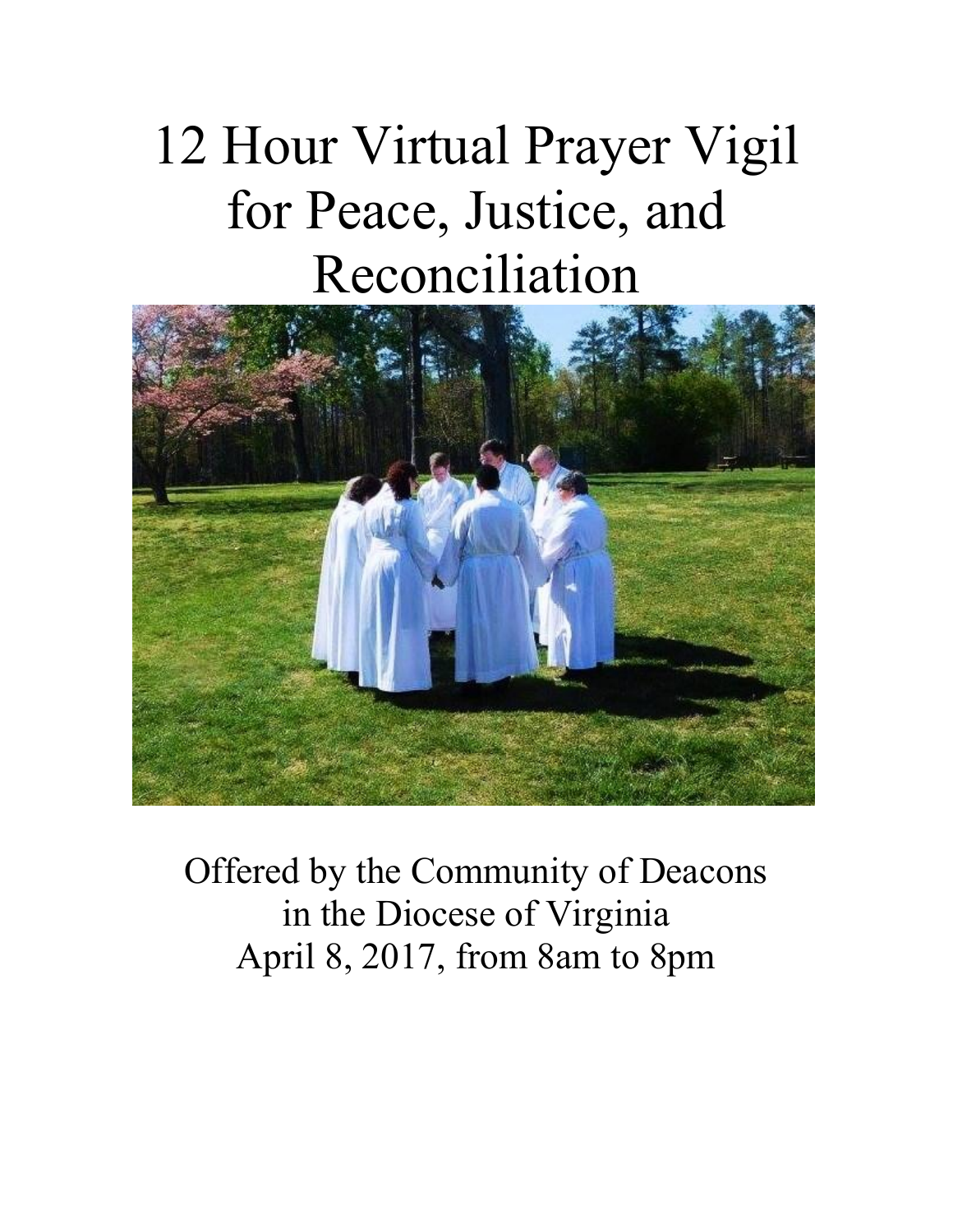Greetings and be welcomed in the name of Jesus.

On behalf of the Community of Deacons of the Diocese of Virginia, we welcome you to this prayer vigil for peace, justice, and reconciliation. We hope and pray this time of prayer will help ground you, your community, and this Diocese as we enter Holy Week.

This prayer guide is composed of sections, with scripture and reflections to provide context for our prayer time. These reflections were written by deacons in the Diocese of Virginia. We hope that these reflections will help us all see how peace, justice, and reconciliation is occurring, today, in our communities.

This prayer guide is simply that. It is a guide to assist you in prayer and in your watch. You may use any portion of this guide to assist you. You may also want to fashion a vigil that works for you. We encourage you to engage in whatever means is best for you and your community.

Some suggestions to consider:

- Find a quiet place without distractions
- Candles may help set the space apart from "normal time"
- Silence can be helpful in centering oneself and help us hear God's voice in a noisy world
- Intersperse prayer with times of silence
- Prayer beads may assist in focus
- Simple, repeated prayers, such as "Holy God, Holy and Mighty, Holy Immortal One, have mercy on us" may help ground you if you have trouble centering

There is no wrong way to hold watch. The most important part is our intentionality to hear God's voice, to engage in prayer, and to prepare ourselves for the work that God has given us to do in this world.

We thank you for committing to this time of prayer and watch. Our prayer for you is simple:

May the peace of God that passes understanding be with you this Holy Week.

Yours in Christ,

The Rev. Deacon David Curtis The Rev. Deacon Theresa Lewallen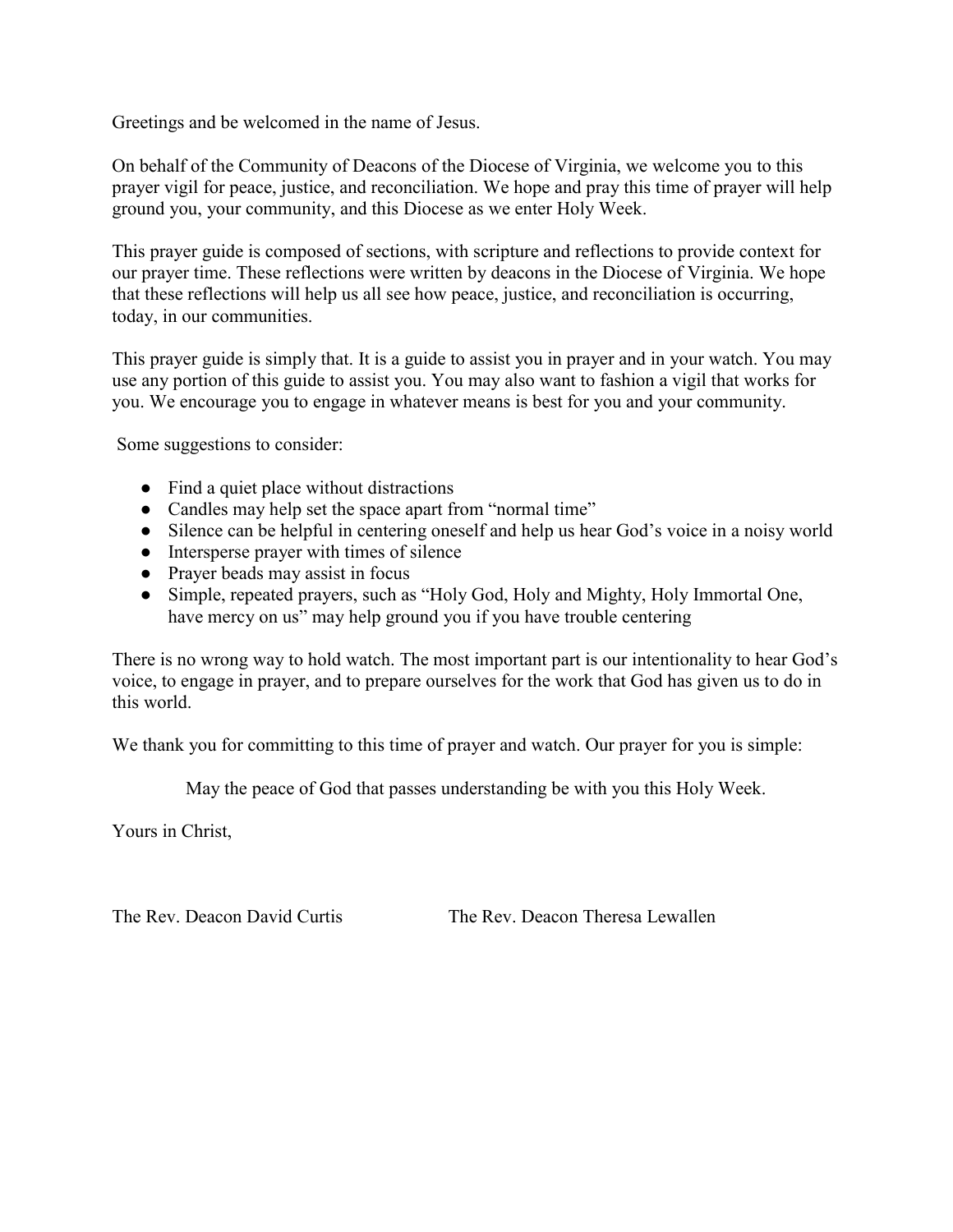# **Prayers for Peace**

Be still, and know that I am God! I am exalted among the nations, I am exalted in the earth. Psalm 46:10 (NRSV)

Peace I leave with you; my peace I give to you. I do not give to you as the world gives. Do not let your hearts be troubled, and do not let them be afraid. John 14:27 (NRSV)

#### **Prayer of St. Francis**

Lord, make us instruments of your peace. Where there is hatred, let us sow love; Where there is injury, pardon; Where there is discord, union; Where there is doubt, faith; Where there is despair, hope; Where there is darkness, light; Where there is sadness, joy. Grant that we may not so much seek to be consoled as to console; to be understood as to understand; to be loved as to love. For it is in giving that we receive; it is in pardoning that we are pardoned; and it is in dying that we are born to eternal life. Amen. (BCP. p. 833)

#### **A Collect for Peace**

O God, the author of peace and lover of concord, to know you is eternal life and to serve you is perfect freedom: Defend us, your humble servants, in all assaults of our enemies; that we, surely trusting in your defense, may not fear the power of any adversaries; through the might of Jesus Christ our Lord. Amen. (BCP p. 99)

#### **For Peace**

Eternal God, in whose perfect kingdom no sword is drawn but the sword of righteousness, no strength known but the strength of love: So mightily spread abroad your Spirit, that all peoples may be gathered under the banner of the Prince of Peace, as children of one Father; to whom be dominion and glory, now and forever. Amen. (BCP p. 815)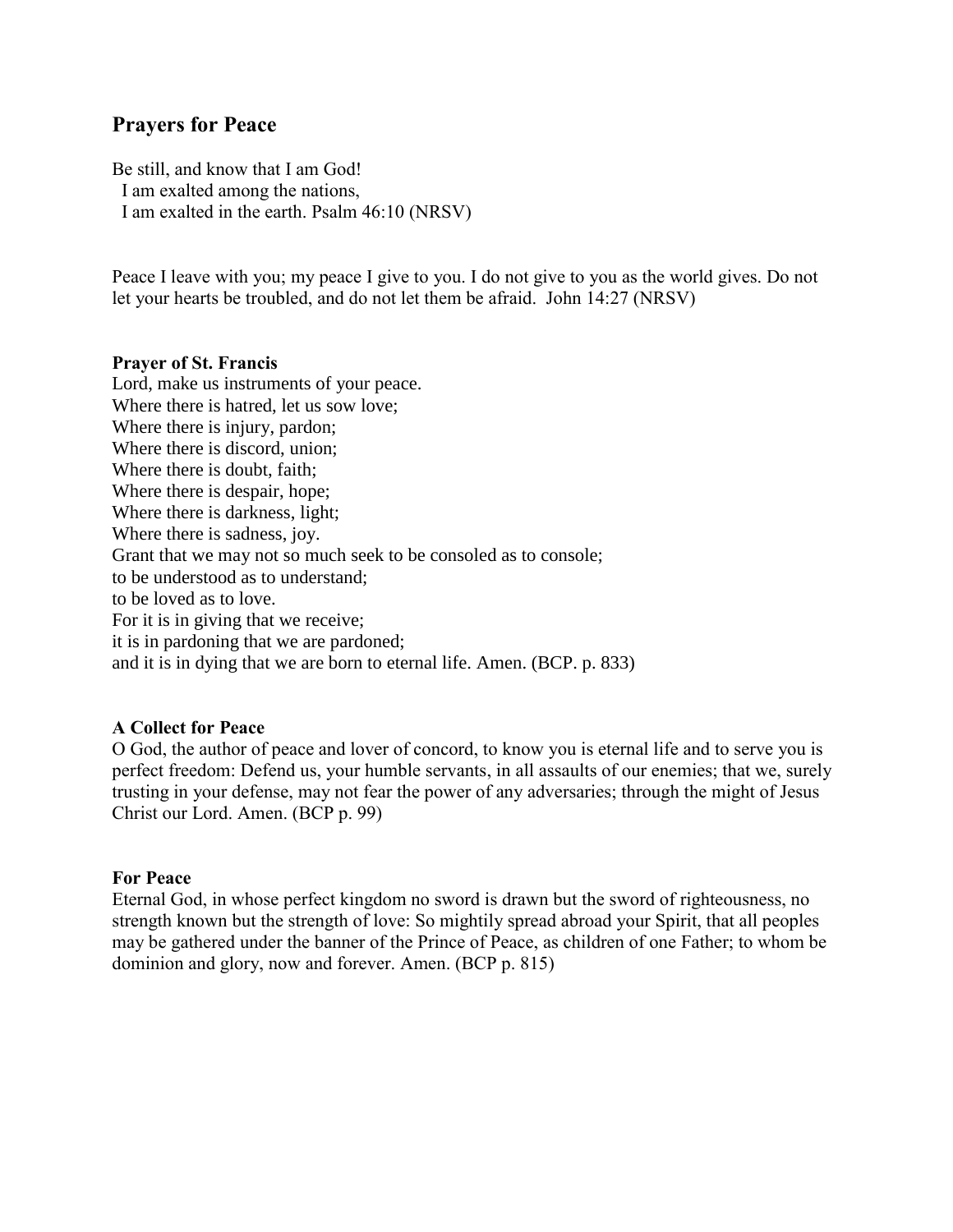#### **For Peace among the Nations**

Almighty God our heavenly Father, guide the nations of the world into the way of justice and truth, and establish among them that peace which is the fruit of righteousness, that they may become the kingdom of our Lord and Savior Jesus Christ. Amen. (BCP p. 816)

### **For Peace (Church of England)**

God, our refuge and strength, bring near the day when wars shall cease and poverty and pain shall end, that earth may know the peace of heaven through Jesus Christ our Lord. Amen. <https://www.churchofengland.org/prayer-worship/topical-prayers/prayers-for-peace.aspx>

## **A Prayer for Peace in Our Communities**

Gracious God, We pray for peace in our communities this day. We commit to you all who work for peace and an end to tensions, And those who work to uphold law and justice. We pray for an end to fear, For comfort and support to those who suffer. For calm in our streets and cities, That people may go about their lives in safety and peace. In your mercy, hear our prayers, now and always. Amen <https://www.churchofengland.org/prayer-worship/topical-prayers/prayers-for-peace.aspx>

# **A Prayer for Those who Help Keep the Peace**

Almighty God, we commend to your gracious care and keeping all the men and women in law enforcement in our neighborhoods, cities, and on our highways. Defend them day by day with your heavenly grace; protect their families; strengthen them in their trials; give them courage to face the perils which beset them; and grant them a sense of your abiding presence wherever they may be; through Jesus Christ our Lord. Amen. <http://www.stpaulsbellingham.org/frjonathanblog/a-prayer-for-all-in-law-enforcement>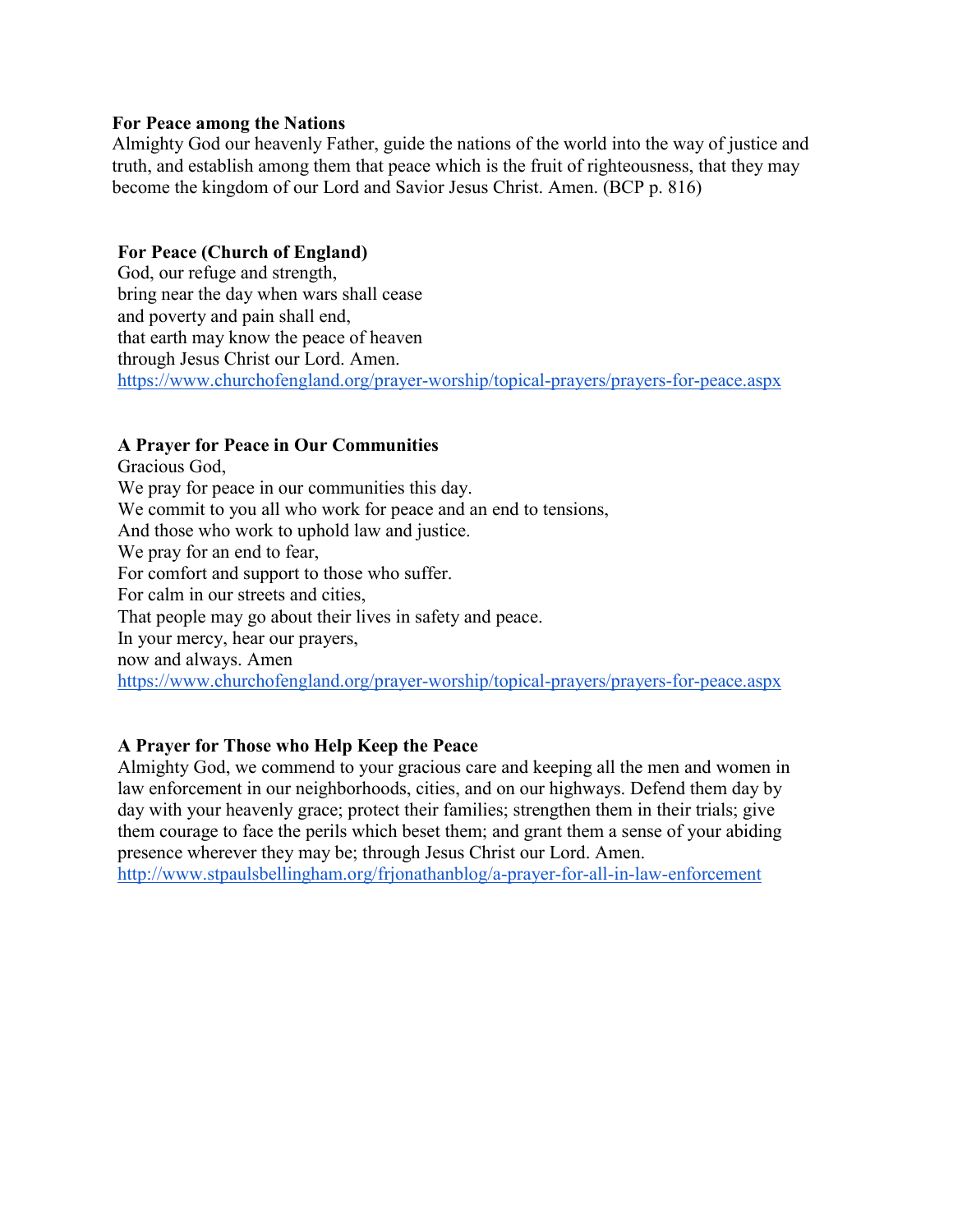# **Taking Peace Into The World**

I started "Drive-Through Ashes" three years ago at St. Thomas', with The Rev. Deacon Marty Hager. Marty and I were trying to keep from freezing while praying with the few people who ducked out of heavy traffic long enough for a quick prayer and the imposition of ashes. Blessed with a C-shaped driveway, cars can enter from the two busy roads that flank our church, allowing an easy return to the bumper-to-bumper mess heading to the western suburbs. Promoted through signage and the local paper, not many people stopped, but we persevered.

Year Two saw a few more folk, and more openness in their prayer requests. I remember one woman, estranged from her family, who asked for God's help in finding new family. We prayed, and I told her I found about my truest family in church. I hope she took that to heart.

This past Ash Wednesday was profound. So many carloads of people came through, we were very busy for over two hours. Prayers for health were offered, prayers for family, prayers for our country, prayers for a Holy Lent. In many instances tears were shed, hands were held and I know hearts were lifted. Mine was.

Many of the people who came through told me that they were unchurched or had not been members of a church for some time. All who came through were effusively grateful, and some were astonished that we would do anything like this without asking for something in return.

Sometimes one does not have to go very far to bring Christ's love to people starving for it. "We invite you, therefore, to the observance of a holy Lent … Remember that you are dust, and to dust you shall return." Let these ashes be a reminder of your humanness and mortality, and of your dependence on Christ Jesus alone. A few short steps outside our church building; a profound encounter to people searching for meaning.

The Rev. Deacon Mary Beth Emerson, St. Thomas', McLean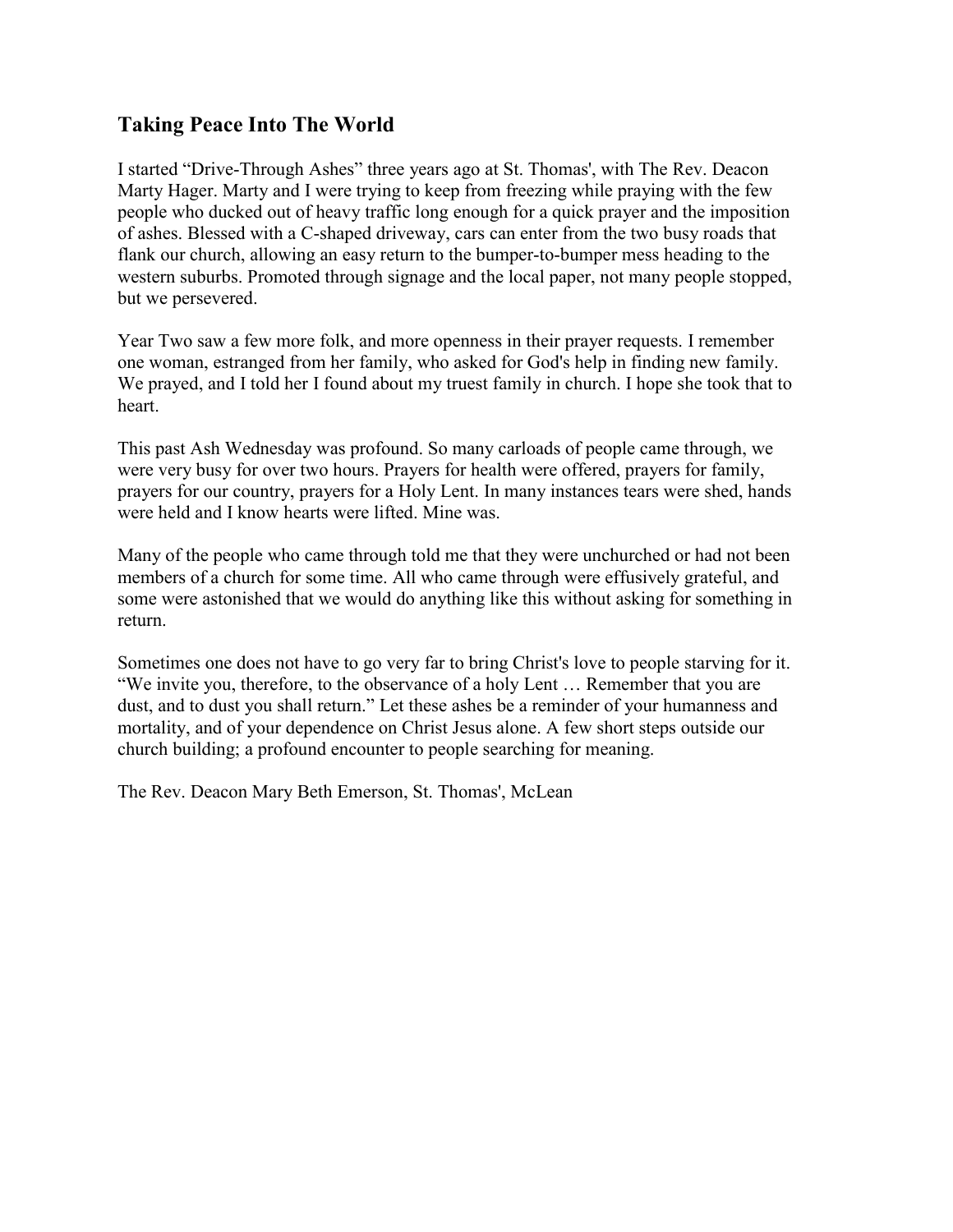# **Prayers for Social Justice**

### **For Social Justice**

Almighty God, who created us in your image: Grant us grace fearlessly to contend against evil and to make no peace with oppression; and, that we may reverently use our freedom, help us to employ it in the maintenance of justice in our communities and among the nations, to the glory of your holy Name; through Jesus Christ our Lord, who lives and reigns with you and the Holy Spirit, one God, now and for ever. Amen. (BCP, p. 260)

#### **For Social Justice**

Grant, O God, that your holy and life-giving Spirit may so move every human heart [and especially the hearts of the people of this land], that barriers which divide us may crumble, suspicions disappear, and hatreds cease; that our divisions being healed, we may live in justice and peace; through Jesus Christ our Lord. Amen. (BCP, p. 823)

## **A Prayer for Justice**

Living God, deliver us from a world without justice and a future without mercy; in your mercy, establish justice, and in your justice, remember the mercy revealed to us in Jesus Christ our Lord.

[http://episcopalmigrationministries.org/sites/www/Uploads/Prayers%20for%20the%20Wo](http://episcopalmigrationministries.org/sites/www/Uploads/Prayers%20for%20the%20World.pdf) [rld.pdf](http://episcopalmigrationministries.org/sites/www/Uploads/Prayers%20for%20the%20World.pdf)

# **Episcopal Litany for Social Justice**

Brothers and Sisters: God commands us through Jesus Christ to love one another. In baptism, we promise to "seek and serve Christ in all persons, loving our neighbors as ourselves and to strive for justice and peace, and respect the dignity of every human being." Let us now honor those vows and pray for our nation in this election season, for wise and just leaders, and for the needs of others throughout our country and the world.

We pray for continued blessings on all peacemakers, on leaders who value peace, and on everyone who promotes nonviolent solutions to conflict. We pray for a speedy end to all violence and warfare around the world.

God of peace and gentleness, *Hear our prayer.*

We pray for the strength of heart and mind to look beyond ourselves and address the needs of our brothers and sisters throughout the world; for the rural and urban poor; for the rebuilding of our communities; and for an end to the cycles of violence that threaten our future.

God of generosity and compassion, *Hear our prayer.*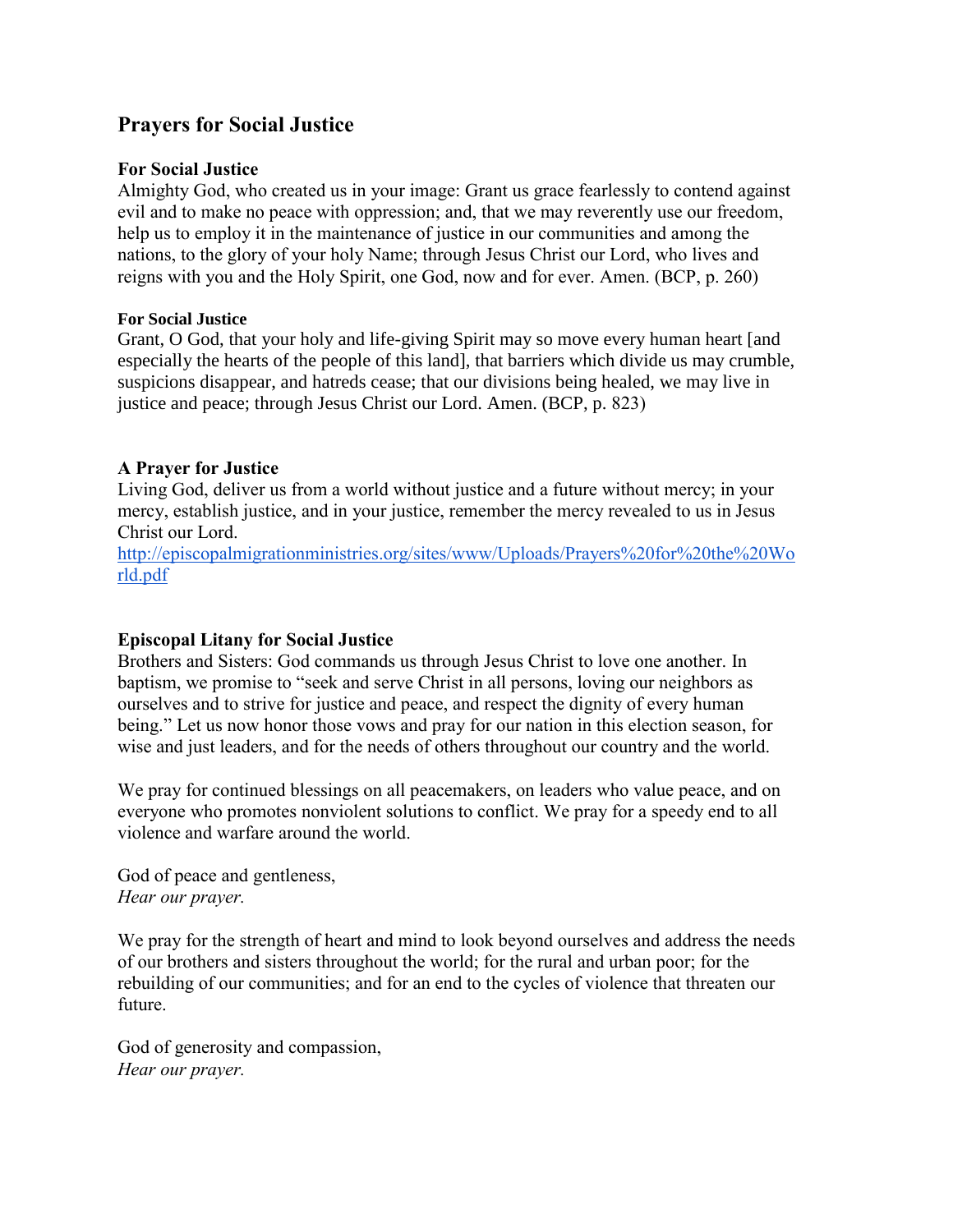We pray for all nations, that they may live in unity, peace, and concord; and that all people may know justice and enjoy the perfect freedom that only God can give.

God of liberty and freedom, *Hear our prayer.*

We pray that the Holy Spirit may embrace the most vulnerable members of our society; we pray also for an end to the growing disparity between the rich and poor; and for the grace and courage to strive for economic justice.

God of all gifts and blessings, *Hear our prayer.*

We pray for an end to prejudice throughout our country and the world; that we will respect all people as precious children of God; and that racism, sexism, and all other forms of discrimination will be forever banished from our hearts, our society, and our laws.

God of fellowship and equality, *Hear our prayer.*

We pray for a reverence of creation; that we will have the tools and the will to conserve it; that we will use its bountiful resources in the service of others; and that we will become better stewards of all that has been entrusted to us.

God of nature and the universe, *Hear our prayer.*

We pray for all immigrants, refugees, and pilgrims from around the world, that they may be welcomed in our midst and be treated with fairness, dignity, and respect.

God of outcasts and wanderers, *Hear our prayer.*

We pray for the sick, the aged and the infirm; for those with physical or mental disabilities; that all may have access to proper health care; and that God's loving embrace may be felt by all who suffer.

God of comfort and healing, *Hear our prayer.*

We pray for all prisoners and captives; that a spirit of forgiveness may replace vengeance and retribution; and that we, with all the destitute, lonely, and oppressed, may be restored to the fullness of God's grace.

God of absolution and mercy, *Hear our prayer.*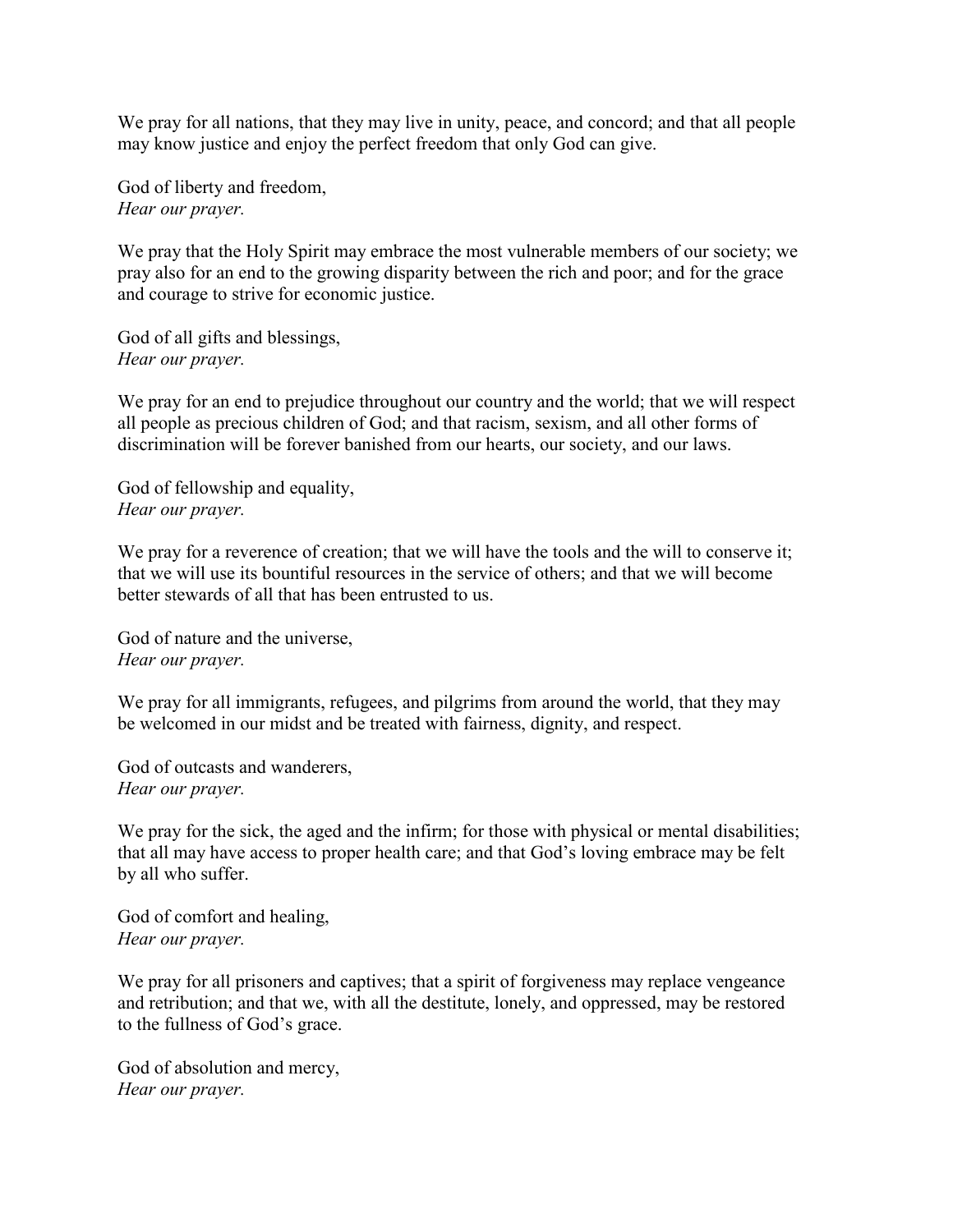We pray for all children and families, and particularly for the orphaned, neglected, abused, and those who live in fear of violence or disease; that they may be relieved and protected.

God of children and families, *Hear our prayer.*

We pray for the reconciliation of all people, and for the Church throughout the world, that it may be an instrument of your healing love.

God of outreach and restoration, *Hear our prayer.*

We pray for all who have died as a result of violence, war, disease or famine, especially those who died because of human blindness, neglect, or hardness of heart.

God of eternal life and resurrecting love, *Hear our prayer.*

Almighty God, you have promised to hear what we ask in the name of your Son. Watch over our country now and in the days ahead, guide our leaders and all who will vote, guide them in all knowledge and truth and make your ways known among all people. In the passion of debate give them a quiet spirit; in the complexities of the issues give them courageous hearts. Accept and fulfill our petitions, we pray, not as we ask in our ignorance, nor as we deserve in our sinfulness, but as you know and love us in your Son Jesus Christ our Lord. *AMEN.*

Prepared by the Episcopal Church Office of Government Relations [http://archive.episcopalchurch.org/eppn/107568\\_43992\\_ENG\\_HTM.htm](http://archive.episcopalchurch.org/eppn/107568_43992_ENG_HTM.htm)

#### **A Litany For Sound Government**

O Lord our Governor, bless the leaders of our land, that we may be a people at peace among ourselves and a blessing to other nations of the earth. *Lord, keep this nation under your care.*

To the President and members of the Cabinet, to Governors of States, Mayors of Cities, and to all in administrative authority, grant wisdom and grace in the exercise of their Duties.

*Give grace to your servants, O Lord.*

To Senators and Representatives, and those who make our laws in States, Cities, and Towns, give courage, wisdom, and foresight to provide for the needs of all our people, and to fulfill our obligations in the community of nations. *Give grace to your servants, O Lord.*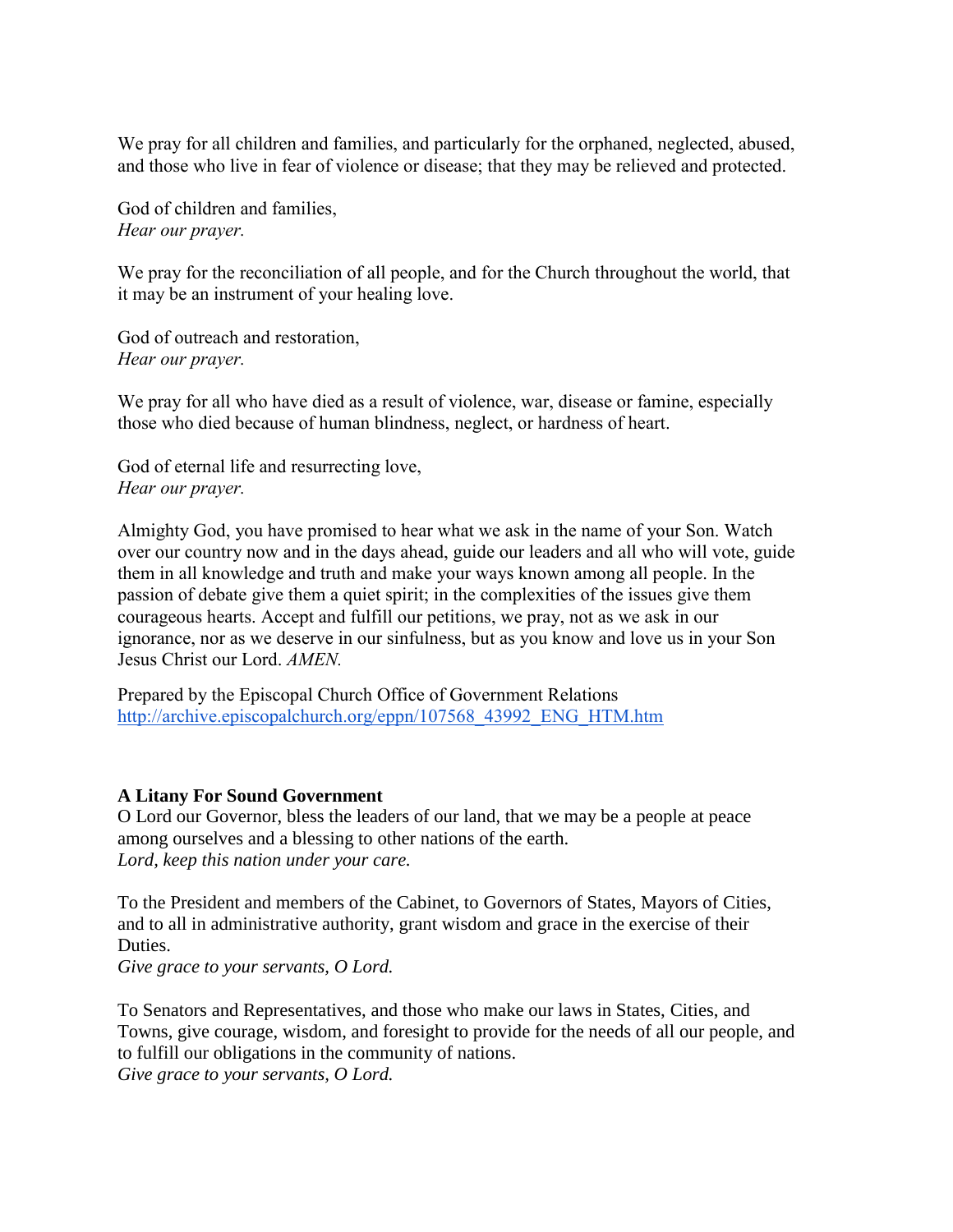To the Judges and officers of our Courts give understanding and integrity, that human rights may be safeguarded and justice served. *Give grace to your servants, O Lord.*

And finally, teach our people to rely on your strength and to accept their responsibilities to their fellow citizens, that they may elect trustworthy leaders and make wise decisions for the well-being of our society; that we may serve you faithfully in our generation and honor your holy Name.

*For yours is the kingdom, O Lord, and you are exalted as head above all. Amen.* (BCP, p. 821-822)

# **Prayers for Those in Authority**

## **For the President of the United States and all in Civil Authority**

O Lord our Governor, whose glory is in all the world: We commend this nation to your merciful care, that, being guided by your Providence, we may dwell secure in your peace. Grant to the President of the United States, the Governor of this State (or Commonwealth), and to all in authority, wisdom and strength to know and to do your will. Fill them with the love of truth and righteousness, and make them ever mindful of their calling to serve this people in your fear; through Jesus Christ our Lord, who lives and reigns with you and the Holy Spirit, one God, world without end. Amen. (BCP, p 820)

#### **For Congress or a State Legislature**

O God, the fountain of wisdom, whose will is good and gracious, and whose law is truth: We beseech you so to guide and bless our Senators and Representatives in Congress assembled (or in the Legislature of this State, or Commonwealth), that they may enact such laws as shall please you, to the glory of your Name and the welfare of this people; through Jesus Christ our Lord. Amen. (BCP, p. 821)

#### **For Courts of Justice**

Almighty God, who sittest in the throne judging right: We humbly beseech you to bless the courts of justice and the magistrates in all this land; and give unto them the spirit of wisdom and understanding, that they may discern the truth, and impartially administer the law in the fear of you alone; through him who shall come to be our Judge, your Son our Savior Jesus Christ. Amen. (BPC, p. 821)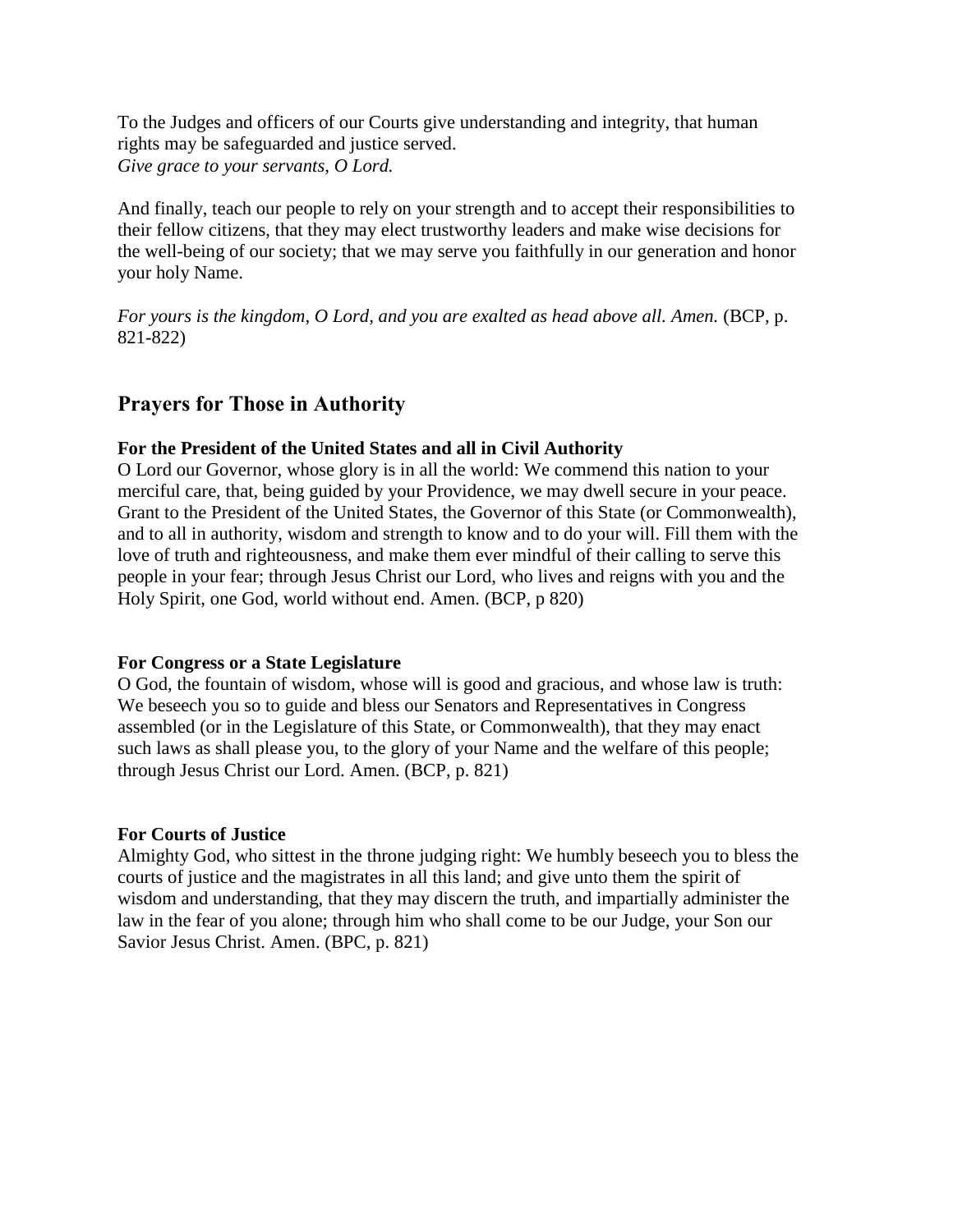# **Reflection and Prayers for Victims of Violence, Perpetrators of Violence, and the Incarcerated**

Serving and visiting women in a state prison just about every Thursday night for the last 17 years has been my passion ministry. Being ordained as a deacon last year, my ministry to the women has been as a lead facilitator for a bible study. As a deacon, I now am able to take my volunteer team members into the prison chapel and lead Sunday afternoon church services four times a year and to have the opportunity to read the Gospel with passion to them, which takes my breath away. Another area of work I am involved in with the offenders at the Virginia Correctional Center for Women is spiritual direction. I am a certified spiritual director and frequently offer individual spiritual direction to women offenders in need.

This ministry is a difficult one because of the many rules and regulations given to us by the Department of Corrections, and also because of the great need to be flexible in case of last minute changes within the class bible study and with possible last minute program cancellations at the prison. There is also the concern of a lockdown of the grounds while I am there. Most importantly, there is the issue of how to offer sustaining words to so many who have been forgotten by family and friends.

Becoming a deacon and serving in my present church, St. Mark's Episcopal, Richmond, and also serving more visibly and more openly at VCCW has raised my level of awareness about how much education, and love of God needs to be made known between those people behind bars and those of us who live freely on the outside of the bars. I know and am very humbled that this ministry to women in prison is a gift from God to me. It is not only about me being present to them, but it is so clear to me, that they are very present to me and have taught much about life and about being real. Simply being a fraction of help to these women offenders as they establish a relationship with Jesus Christ is the key to hope for a better life now and forever. I feel so blessed by God to be able to bring a little light of hope into a very dark and lonely place filled with precious lives that have been damaged themselves. We are all called as followers of Christ to "feed the hungry and the thirsty, to welcome the stranger, to clothe the naked, to care for the sick, and to visit those in prison." (Mt.25:35,36)

Submitted by The Rev. Deacon Sally W. P. Gunn, St. Mark's Episcopal Church, Richmond, VA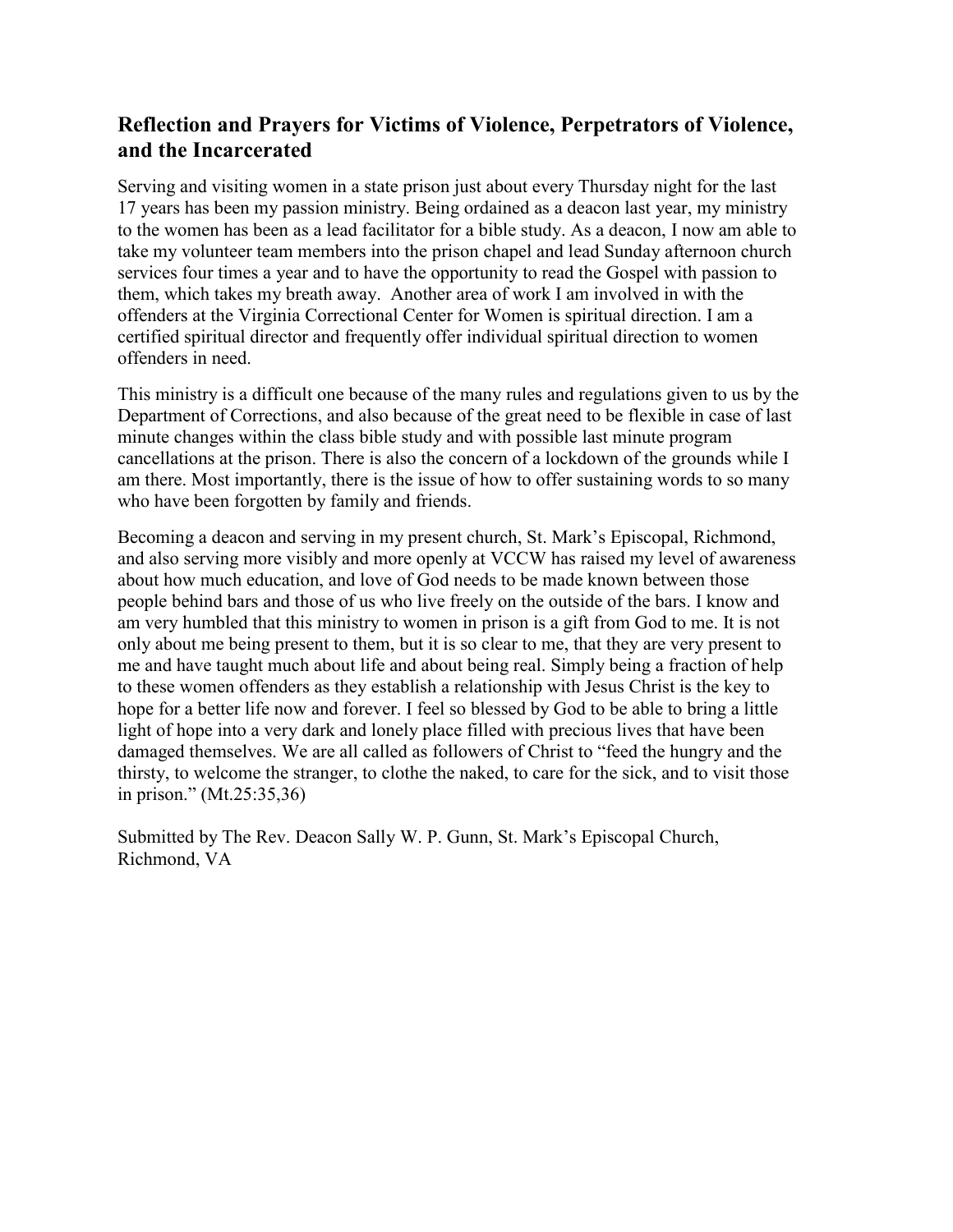#### **For Prisons and Correctional Institutions**

Lord Jesus, for our sake you were condemned as a criminal: Visit our jails and prisons with your pity and judgment. Remember all prisoners, and bring the guilty to repentance and amendment of life according to your will, and give them hope for their future. When any are held unjustly, bring them release; forgive us, and teach us to improve our justice. Remember those who work in these institutions; keep them humane and compassionate; and save them from becoming brutal or callous. And since what we do for those in prison, O Lord, we do for you, constrain us to improve their lot. All this we ask for your mercy's sake. Amen. (BCP, p. 826)

#### **For Prisoners**

Almighty God, Heavenly Father, you are the only One who creates each one of us to have life. And you are the only One who can forgive us of our sins no matter what we have done or will do because you are the only One who truly loves us. Some of children, Lord, are spending time in prison to try to correct themselves. Often times, Lord, some of us on the outside become aware of conditions in prisons that are unacceptable and harsh. Lord, we ask for justice to be done but done with the rights of compassion and humanness to be carried out with care by those with authority, and that the living conditions be acceptable. We also pray, Lord, that you will strengthen those of us who are in prisons around the world to come to know You and to walk the path of love. All this we pray through Your Son, our Saviour, Jesus Christ. AMEN. (Submitted by The Rev. Deacon Sally W. P. Gunn, St. Mark's Episcopal Church, Richmond, VA)

# **Prayers in Time of Conflict**

#### **For those in the Armed Forces of our Country**

Almighty God, we commend to your gracious care and keeping all the men and women of our armed forces at home and abroad. Defend them day by day with your heavenly grace; strengthen them in their trials and temptations; give them courage to face the perils which beset them; and grant them a sense of your abiding presence wherever they may be; through Jesus Christ our Lord. Amen. (BPC, p. 823)

#### **For those who suffer for the sake of Conscience**

O God our Father, whose Son forgave his enemies while he was suffering shame and death: Strengthen those who suffer for the sake of conscience; when they are accused, save them from speaking in hate; when they are rejected, save them from bitterness; when they are imprisoned, save them from despair; and to us your servants, give grace to respect their witness and to discern the truth, that our society may be cleansed and strengthened. This we ask for the sake of Jesus Christ, our merciful and righteous Judge. Amen*.* (BCP, p. 823)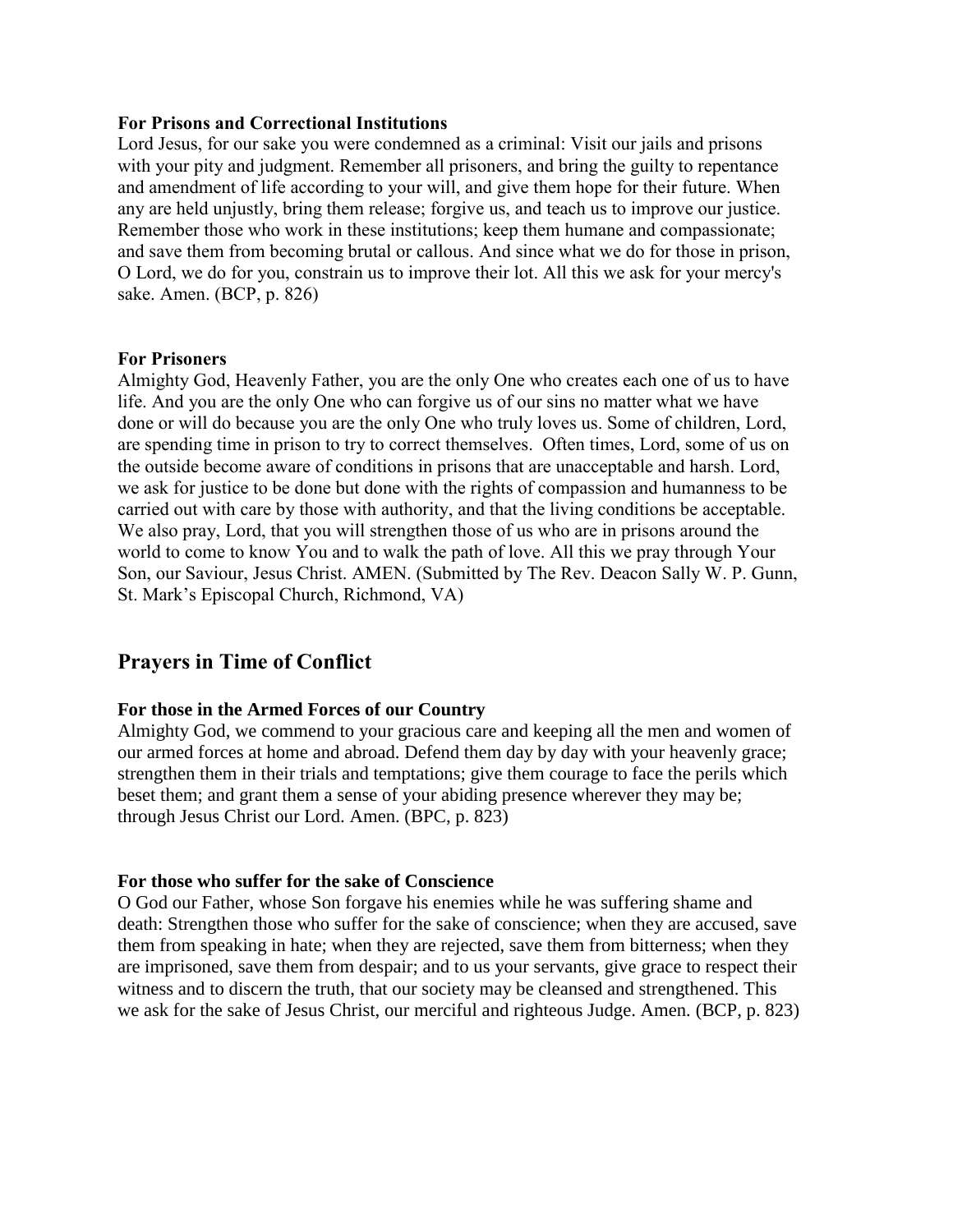#### **In Times of Conflict**

O God, you have bound us together in a common life. Help us, in the midst of our struggles for justice and truth, to confront one another without hatred or bitterness, and to work together with mutual forbearance and respect; through Jesus Christ our Lord. Amen. (BCP, p. 824)

#### **For our Enemies**

O God, the Father of all, whose Son commanded us to love our enemies: Lead them and us from prejudice to truth: deliver them and us from hatred, cruelty, and revenge; and in your good time enable us all to stand reconciled before you, through Jesus Christ our Lord. Amen. (BPC, p. 816)

#### **For the Oppressed**

Look with pity, O heavenly Father, upon the people in this land who live with injustice, terror, disease, and death as their constant companions. Have mercy upon us. Help us to eliminate our cruelty to these our neighbors. Strengthen those who spend their lives establishing equal protection of the law and equal opportunities for all. And grant that every one of us may enjoy a fair portion of the riches of this land; through Jesus Christ our Lord. Amen. (BCP, p 826)

# **Prayers for Refugees**

You shall not wrong or oppress a resident alien, for you were aliens in the land of Egypt. You shall not abuse any widow or orphan. If you do abuse them, when they cry out to me, I will surely heed their cry; my wrath will burn, and I will kill you with the sword, and your wives shall become widows and your children orphans. Exodus 22:21-24 (NRSV)

When an alien resides with you in your land, you shall not oppress the alien. The alien who resides with you shall be to you as the citizen among you; you shall love the alien as yourself, for you were aliens in the land of Egypt: I am the Lord your God. Leviticus 19:33:34 (NRSV)

#### **Prayer for Refugees Shared by the Refugee Community Center at the Episcopal Church of the Mediator (Allentown), Diocese of Bethlehem God our Creator:**

We ask for your loving presence and for your peace to be with refugees in our local communities and around the world. Be with all who are in fear. Be with those whose lives and livelihoods are under threat, and whose religious freedoms are being compromised. Be with us as we strive to enact your will in our welcome and support of refugees. Be with those in positions of leadership, that their decisions may bend toward peace and not division, and that they might realize the power they hold to do justice. Give us all strength and courage. Equip and empower us to be witnesses to your love – as advocates and as servants, as ministers of welcome and bearers of hope, especially for those seeking refuge. In your Holy name we pray. Amen.

[\(http://episcopalmigrationministries.org/sites/www/Uploads/Prayer%20from%20Church%20of%20the%2](http://episcopalmigrationministries.org/sites/www/Uploads/Prayer%20from%20Church%20of%20the%20Mediator.pdf) [0Mediator.pdf](http://episcopalmigrationministries.org/sites/www/Uploads/Prayer%20from%20Church%20of%20the%20Mediator.pdf) )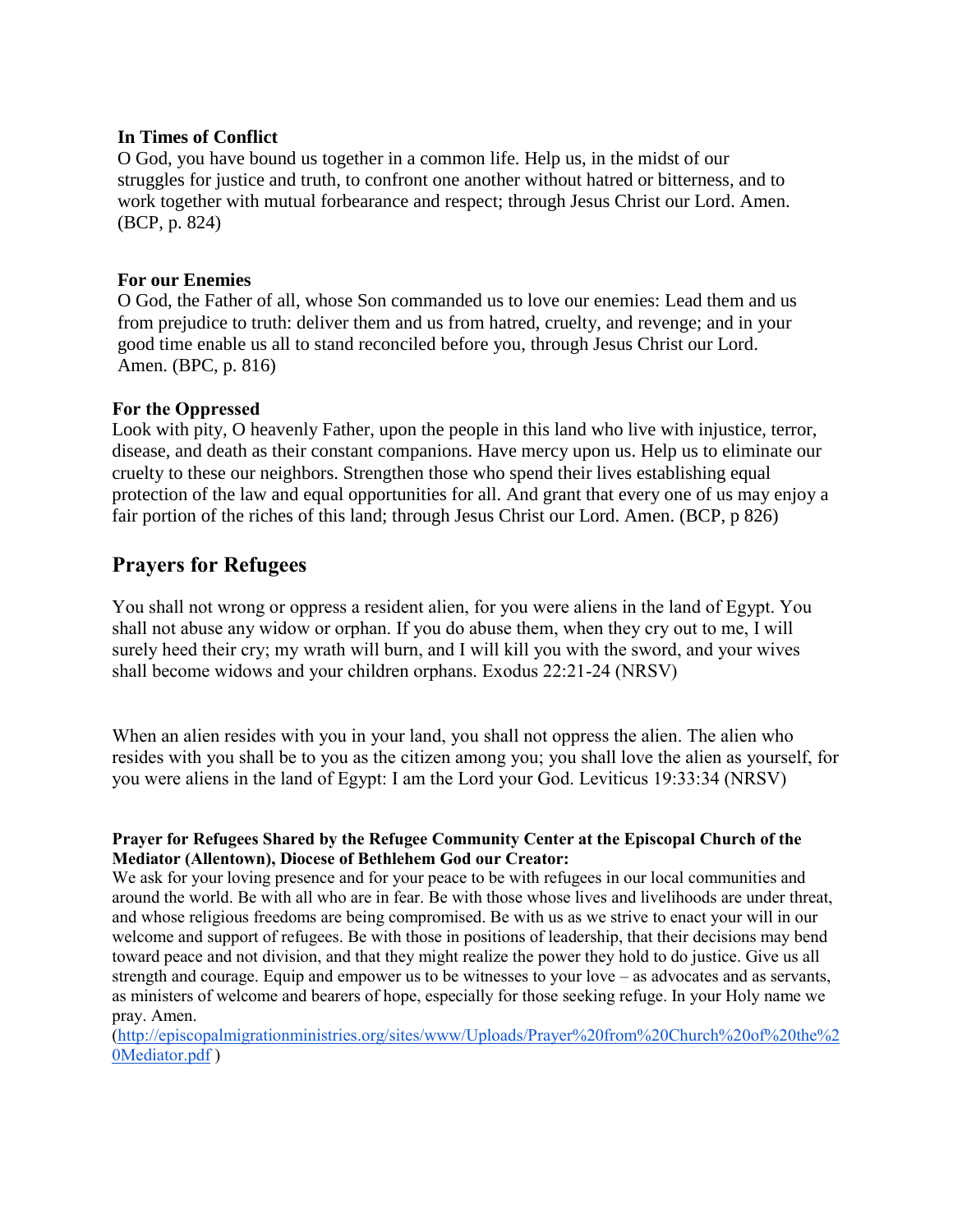## **For Refugees**

Dear Lord, you know what it means to be a refugee. You also lost all and perhaps remembered how you came to be hungry and naked, thirsty and cold, prisoners in a camp or prisoners in our own minds. They even took your cloak and you had nothing left, except some people who came by to quench your thirst, to give you a blanket and to help carry your burden.

Lord Jesus, for God's sake, let us be those people who bring comfort, food and water, and an encouraging word. And may we then hear the words softly spoken: "insofar as you did it unto these people who are the least of my brothers, you did it unto me. Go in peace!"

## By Brother Andrew L. de Carpentier, Jordan

- From [http://www.episcopalrelief.org/church-in-action/worship-resources/prayers-and](http://www.episcopalrelief.org/church-in-action/worship-resources/prayers-and-liturgies#disaster)[liturgies#disaster](http://www.episcopalrelief.org/church-in-action/worship-resources/prayers-and-liturgies#disaster)

# **For Refugees**

Our Gracious Lord,

There are many in Your world today who have been forced from their homes by persecution and violence.

Keep them in your constant care, and bring them to a place of safety.

Be the Good Shepherd to refugees who are in flight. Guide them to the green pastures of safety. Be the Everlasting Father to refugees who have lost home and loved ones. Lead, protect and provide for them.

Be the Great Physician to refugees who are suffering. Grant them healing and hope.

Be the Hiding Place to refugees who are languishing in camps. Shelter their souls as well as their bodies.

Be the Deliverer to refugees who have been able to return home. Restore their lives so that those who have sown in tears may reap in joy.

Be the Wonderful Counselor to refugees who have been resettled. Help them find their way in a new land.

Be the Giver of all good gifts to those who serve refugees. Empower them to do justice and love mercy and walk humbly with You.

Be the Lord of lords to all the earth, that those who rule would do so in justice and righteousness, and no one would have to become a refugee anymore.

We ask these things in the precious and powerful name of Jesus. Amen.

From Lutheran Immigration and Refugee Service [\(http://lirs.org/learn/world-refugee-day/a](http://lirs.org/learn/world-refugee-day/a-prayer-for-refugees/)[prayer-for-refugees/\)](http://lirs.org/learn/world-refugee-day/a-prayer-for-refugees/)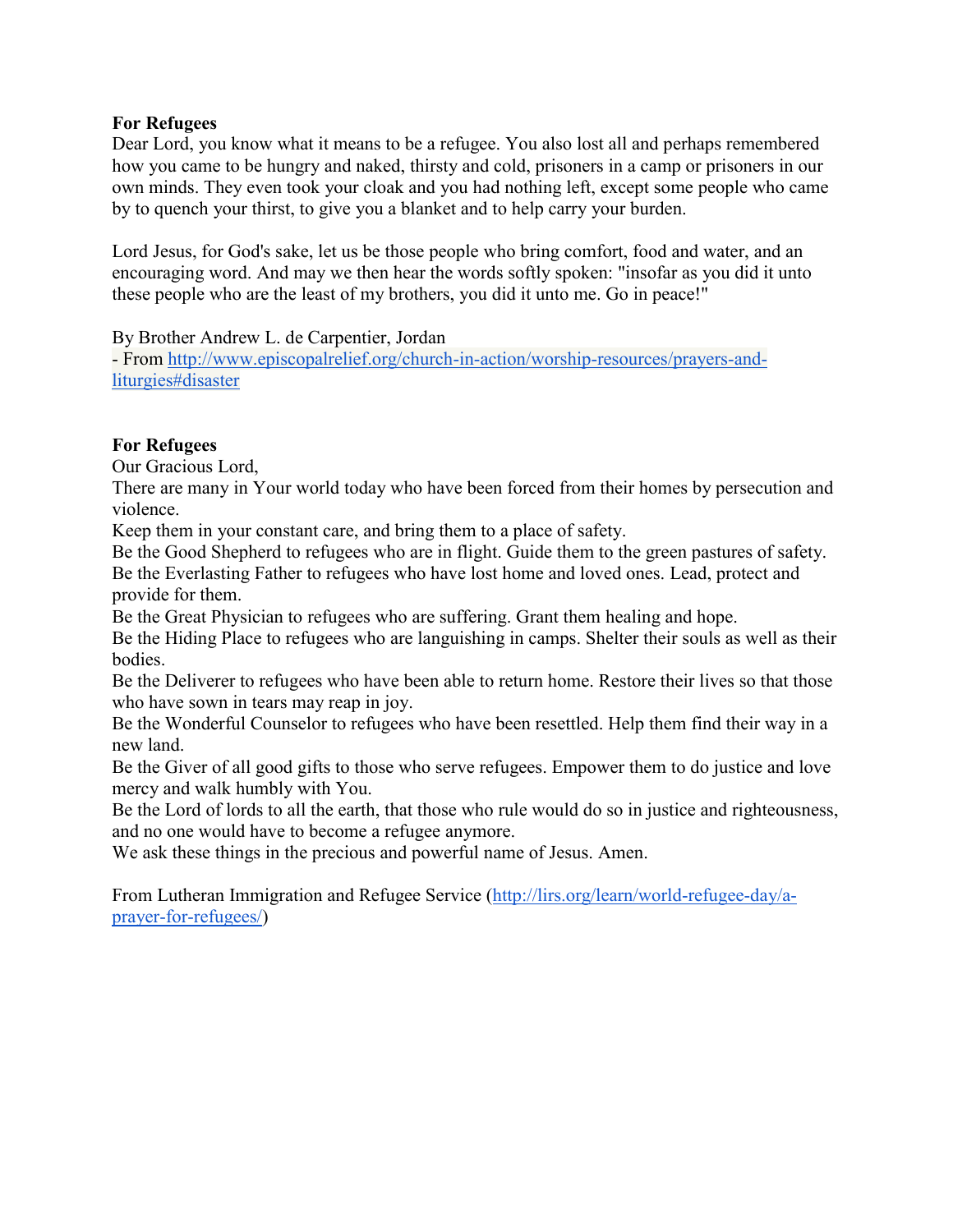# **Making Amends and Reconciliation - A Reflection**

Addiction is destructive. It impacts not only the addicted but those around him or her. Over the years, I have welcomed many folks as they entered a 12-step fellowship, and I have yet to meet anyone who arrives at a recovery meeting on his or her A game. Relationships are harmed or in tatters. Family life is usually in disarray. The sense of self is wounded and in shambles. Trust is broken. One wears guilt and shame like an awkward fashion.

I have also witnessed these same people recover from a seemingly hopeless and helpless condition. Through the 12 Steps, and a relationship with a Higher Power, individuals are able to return to God and are able to return to themselves, to their families, and to their relationships. I have seen the miraculous happen as people gain sobriety.

Part of this process involves the making of amends. Step 9 states: "Made direct amends to such people wherever possible, except when to do so would injure them or others." (Alcoholics Anonymous, p. 83). When we make amends, we do not say that we are sorry. We do not ask for forgiveness. We seek to make things right. We "mend" relationships. When a 9th step amend is made, one may say, "I have harmed you. How can I make this right between us?" And, then one mends the relationship, if possible.

Jesus has made the amends between God and us. His Death has "mended" the broken relationship between God and sinners. And God calls us to be reconcilers in this world. We are to be witnesses to Jesus' love. When we err (and we will), we are called to make things right again. And when institutions err (and they will), we are to share Jesus' reconciling love to call them back to God, to make things right, to mend relationships.

The Rev. Deacon David Curtis, St. John's Church - Henrico Parish, Richmond, VA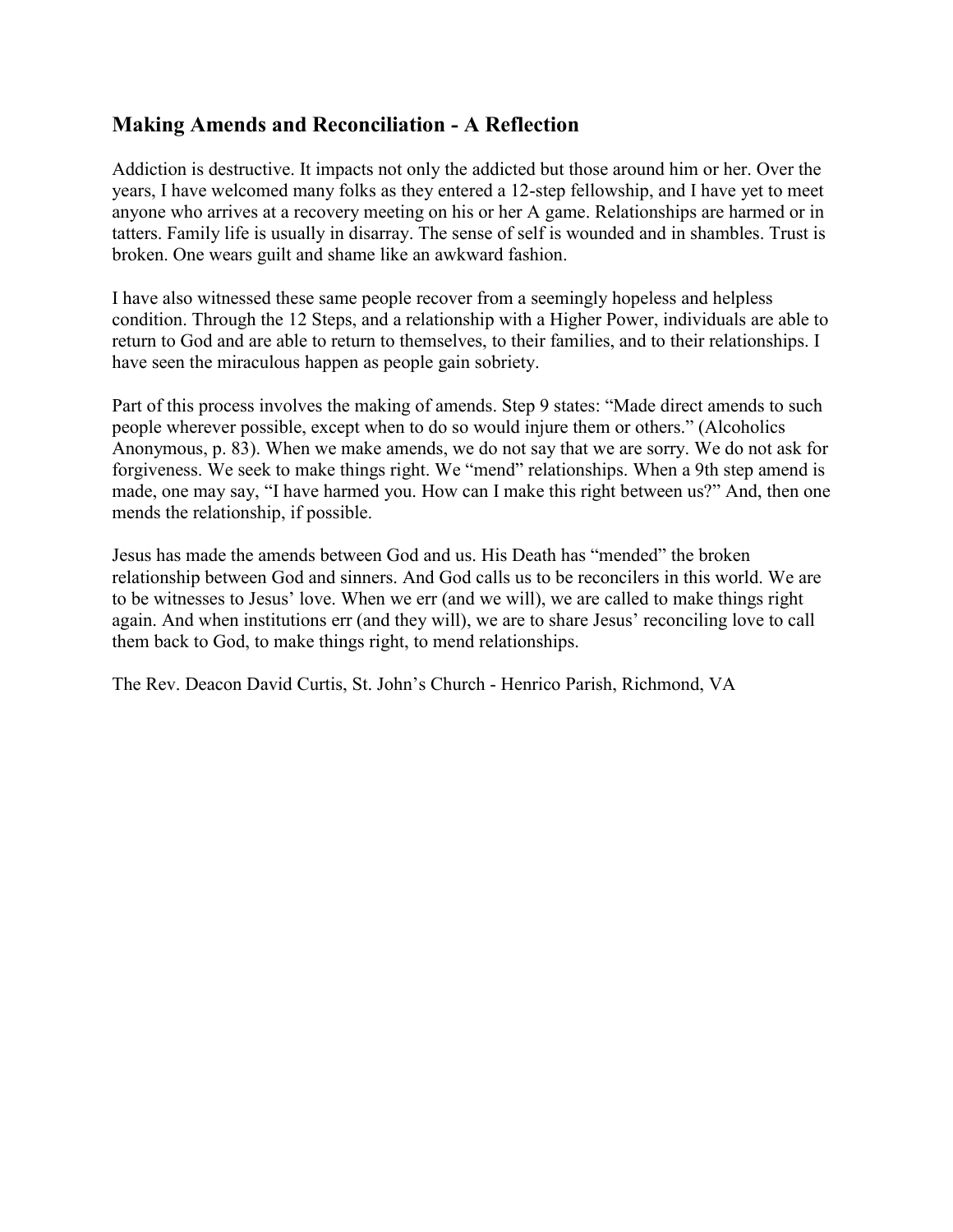# **Prayers for Those in Recovery from and Suffering from Addiction**

#### **For the Victims of Addiction**

O blessed Lord, you ministered to all who came to you: Look with compassion upon all who through addiction have lost their health and freedom. Restore to them the assurance of your unfailing mercy; remove from them the fears that beset them; strengthen them in the work of their recovery; and to those who care for them, give patient understanding and persevering love. Amen. (BCP, 831)

#### **Third Step Prayer**

God, I offer myself to Thee — to build with me and to do with me as Thou wilt. Relieve me of the bondage of self, that I may better do your will. Take away my difficulties, that victory over them may bear witness to those I would help of your Power, your Love, and your Way of life. May I do your will always! (Alcoholics Anonymous, p. 63)

#### **Seventh Step Prayer**

My Creator, I am now willing that you should have all of me, good & bad. I pray that you now remove from me every single defect of character which stands in the way of my usefulness to you & my fellows. Grant me strength, as I go out from here to do Your bidding. Amen. (Alcoholics Anonymous, p. 76)

#### **Serenity Prayer**

God, give me grace to accept with serenity the things that cannot be changed, Courage to change the things which should be changed, and the Wisdom to distinguish the one from the other.

Living one day at a time, Enjoying one moment at a time, Accepting hardship as a pathway to peace, Taking, as Jesus did, This sinful world as it is, Not as I would have it, Trusting that You will make all things right, If I surrender to Your will, So that I may be reasonably happy in this life, And supremely happy with You forever in the next. Amen.

Original Version from Reinhold Niebuhr [\(https://en.wikipedia.org/wiki/Serenity\\_Prayer\)](https://en.wikipedia.org/wiki/Serenity_Prayer)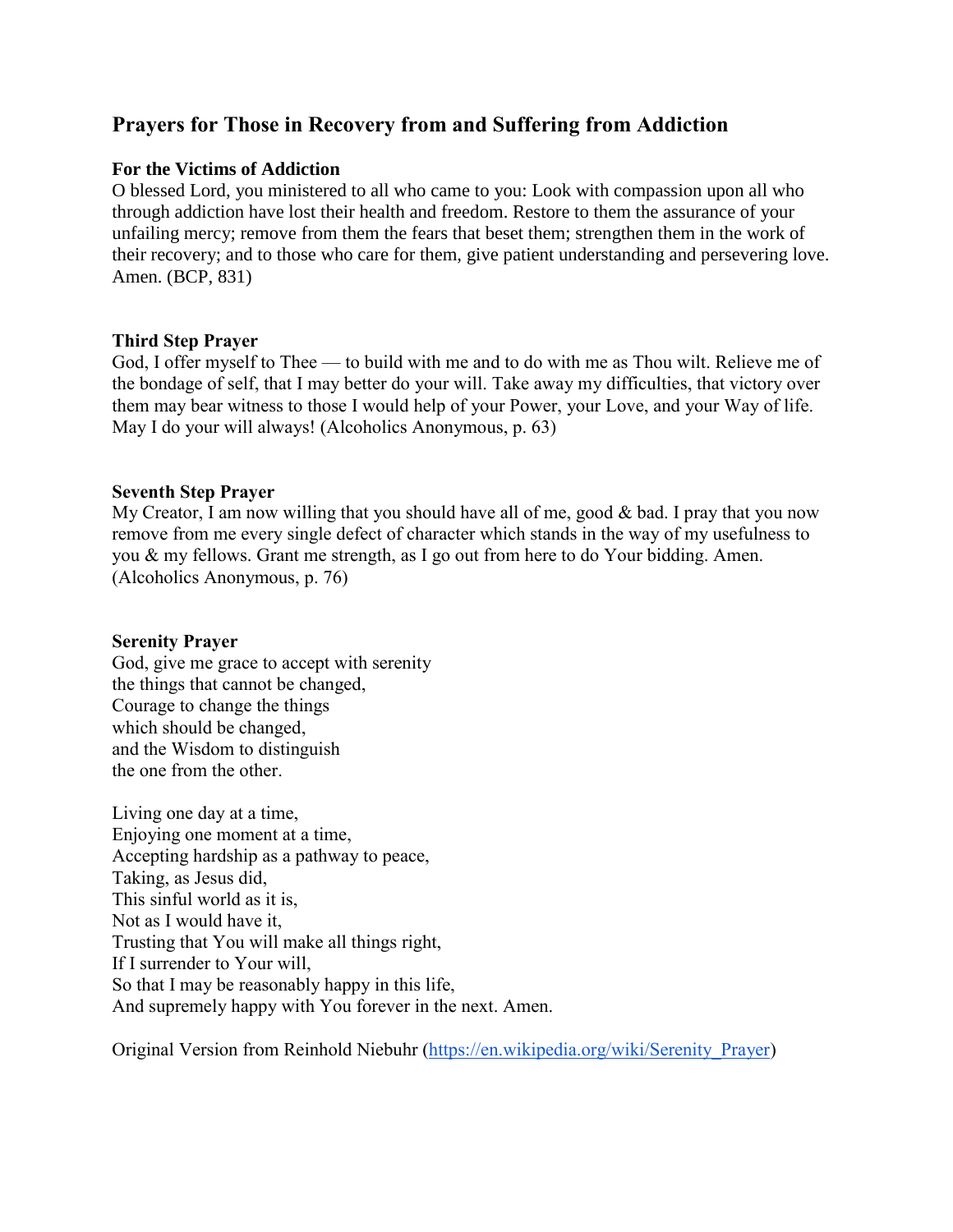# **Prayers for Reconciliation**

All this is from God, who reconciled us to himself through Christ, and has given us the ministry of reconciliation; that is, in Christ God was reconciling the world to himself, not counting their trespasses against them, and entrusting the message of reconciliation to us. So we are ambassadors for Christ, since God is making his appeal through us; we entreat you on behalf of Christ, be reconciled to God. For our sake he made him to be sin who knew no sin, so that in him we might become the righteousness of God. 2 Corinthians 5:18-21

So if you are offering your gift at the altar, and there remember that your brother has something against you, leave your gift there before the altar and go; first be reconciled to your brother, and then come and offer your gift. Matthew 5:23-24

#### **Psalm 90**

Lord, you have been our dwelling-place<sup>\*</sup> in all generations.

Before the mountains were brought forth, or ever you had formed the earth and the world, from everlasting to everlasting you are God.

You turn us\* back to dust, and say, 'Turn back, you mortals.'

For a thousand years in your sight are like yesterday when it is past, or like a watch in the night. You sweep them away; they are like a dream, like grass that is renewed in the morning;

in the morning it flourishes and is renewed; in the evening it fades and withers.

For we are consumed by your anger; by your wrath we are overwhelmed.

You have set our iniquities before you, our secret sins in the light of your countenance.

For all our days pass away under your wrath; our years come to an end\* like a sigh.

The days of our life are seventy years, or perhaps eighty, if we are strong; even then their span<sup>\*</sup> is only toil and trouble; they are soon gone, and we fly away.

Who considers the power of your anger? Your wrath is as great as the fear that is due to you. So teach us to count our days that we may gain a wise heart.

Turn, O Lord! How long? Have compassion on your servants!

Satisfy us in the morning with your steadfast love, so that we may rejoice and be glad all our days.

Make us glad for as many days as you have afflicted us, and for as many years as we have seen evil.

Let your work be manifest to your servants, and your glorious power to their children.

Let the favour of the Lord our God be upon us, and prosper for us the work of our hands— O prosper the work of our hands.

# **For the Human Family**

O God, you made us in your own image and redeemed us through Jesus your Son: Look with compassion on the whole human family; take away the arrogance and hatred which infect our hearts; break down the walls that separate us; unite us in bonds of love; and work through our struggle and confusion to accomplish your purposes on earth; that, in your good time, all nations and races may serve you in harmony around your heavenly throne; through Jesus Christ our Lord. Amen. (BCP, p. 815)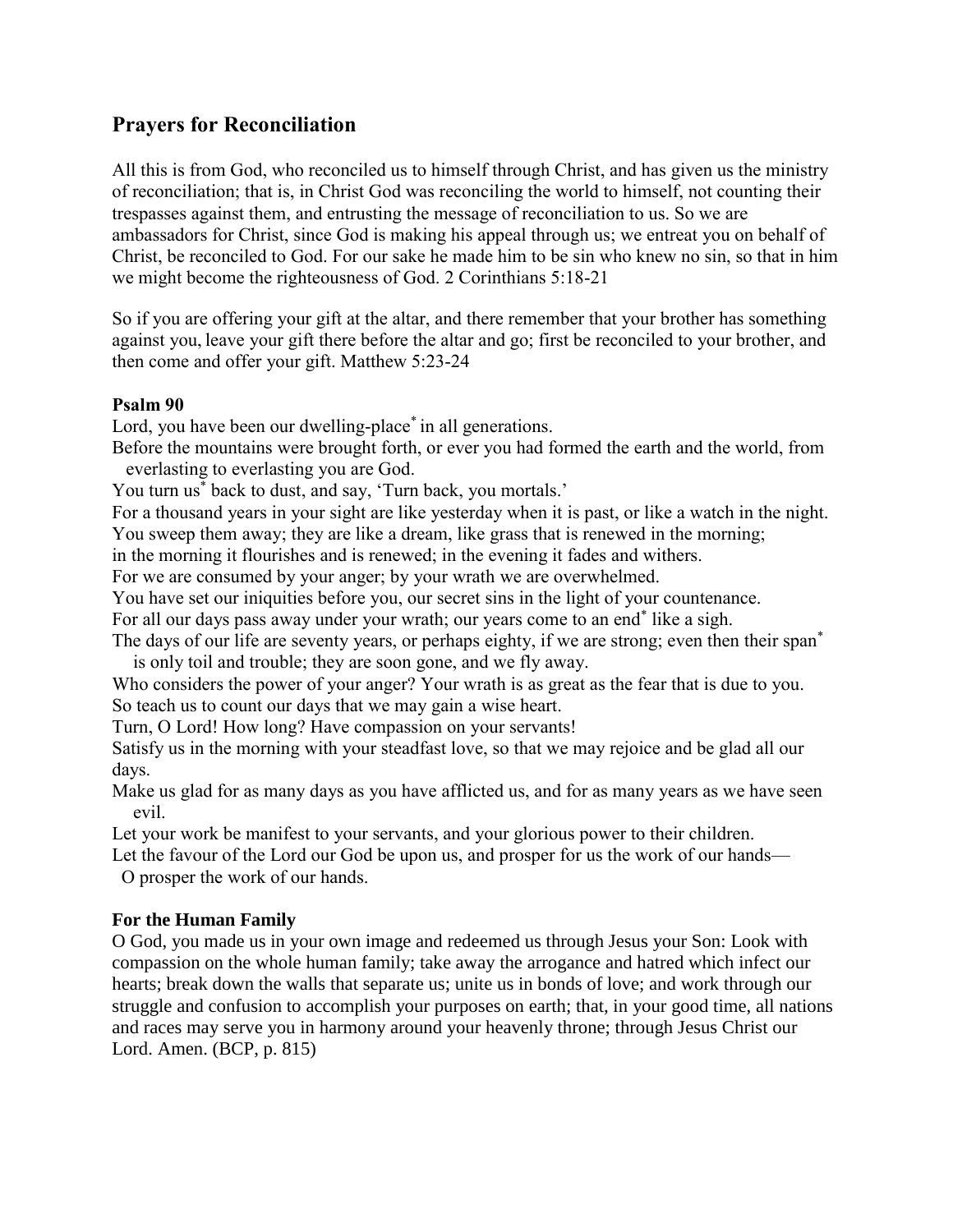# **The Coventry Litany of Reconciliation**

All have sinned and fallen short of the glory of God. The hatred which divides nation from nation, race from race, class from class, FATHER FORGIVE The covetous desires of people and nations to possess what is not their own, FATHER FORGIVE The greed which exploits the work of human hands and lays waste the earth, FATHER FORGIVE Our envy of the welfare and happiness of others, FATHER FORGIVE Our indifference to the plight of the imprisoned, the homeless, the refugee, FATHER FORGIVE The lust which dishonours the bodies of men, women and children, FATHER FORGIVE The pride which leads us to trust in ourselves and not in God, FATHER FORGIVE

Be kind to one another, tender hearted, forgiving one another, as God in Christ forgave you.

[\(http://www.coventrycathedral.org.uk/ccn2/the-coventry-litany-of-reconciliation/](http://www.coventrycathedral.org.uk/ccn2/the-coventry-litany-of-reconciliation/) )



<http://diglib.library.vanderbilt.edu/act-imagelink.pl?RC=54900>

May the Almighty God grant us forgiveness of all our sins, and the grace and comfort of the Holy Spirit. *Amen.* (BCP, p. 128)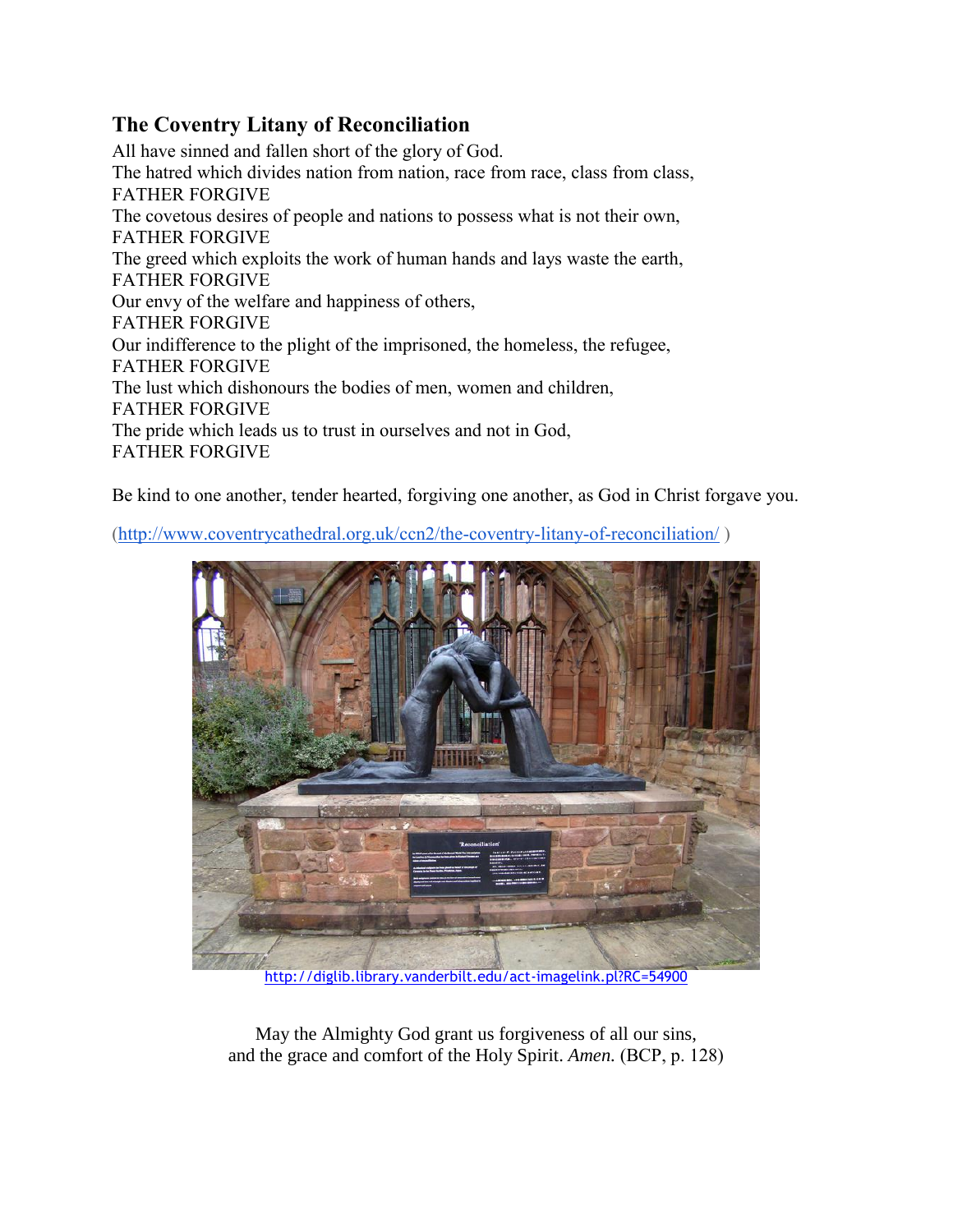# **The Lord's Prayer**

Our Father, who art in heaven, hallowed be thy Name, thy kingdom come, thy will be done, on earth as it is in heaven. Give us this day our daily bread. And forgive us our trespasses, as we forgive those who trespass against us. And lead us not into temptation, but deliver us from evil. For thine is the kingdom, and the power, and the glory, for ever and ever. Amen.



[www.flickr.com/photos/ben\\_salter/2154458857/sizes/o/](http://www.flickr.com/photos/ben_salter/2154458857/sizes/o/) (Photo by Ben Salter - Creative Commons License)

#### **Psalm 121**

I lift up my eyes to the hills—from where will my help come? My help comes from the Lord, who made heaven and earth. He will not let your foot be moved; he who keeps you will not slumber. He who keeps Israel will neither slumber nor sleep. The Lord is your keeper; the Lord is your shade at your right hand. The sun shall not strike you by day, nor the moon by night. The Lord will keep you from all evil; he will keep your life. The Lord will keep your going out and your coming in from this time on and forevermore.